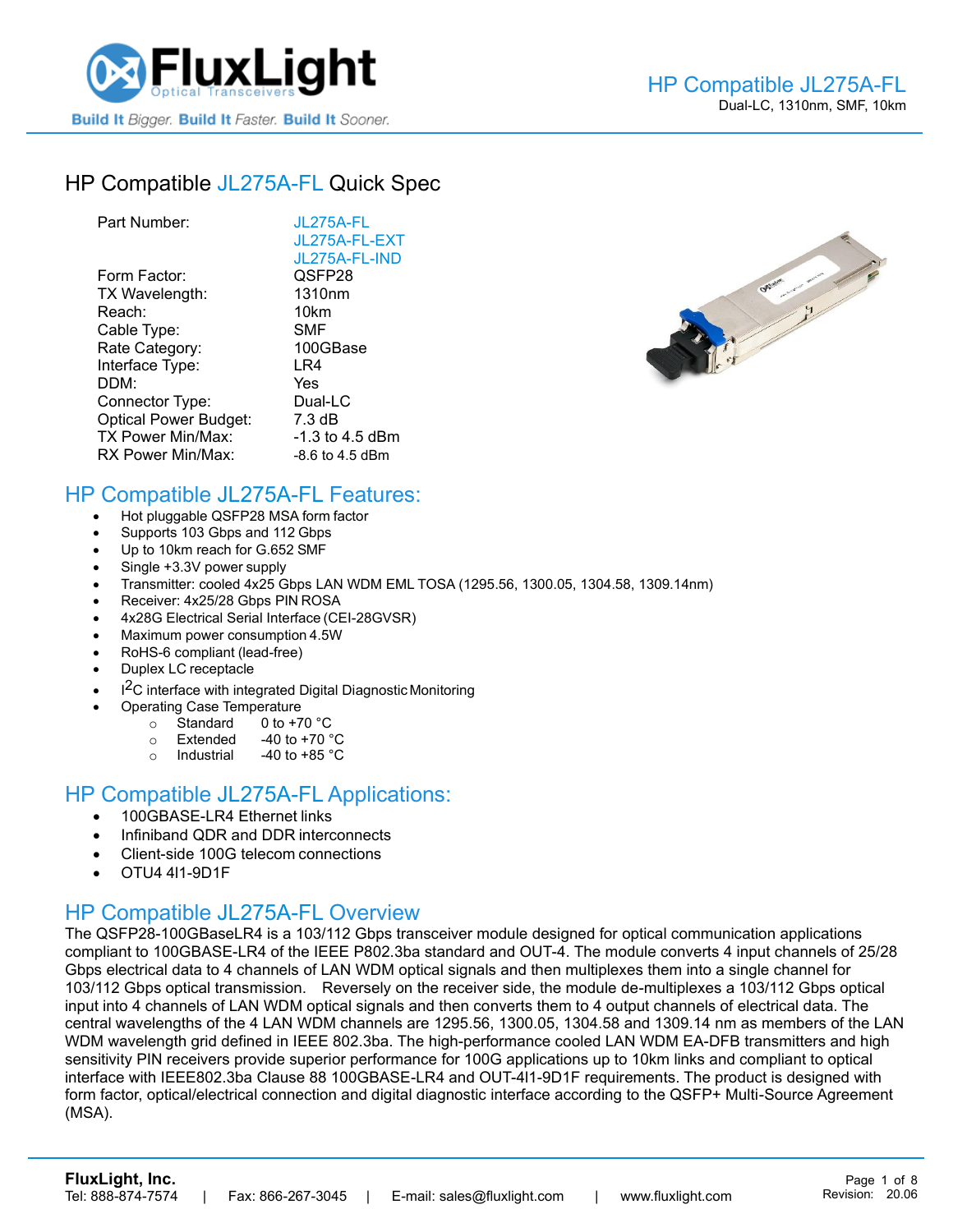

# Absolute Maximum Ratings

| <b>Parameter</b>                         | <b>Symbol</b> | <b>Min</b> | <b>Max</b> | <b>Unit</b> |
|------------------------------------------|---------------|------------|------------|-------------|
| Storage Temperature                      | Ts            | -40        | $+85$      | ℃           |
| <b>Operating Case Temp (Standard)</b>    | <b>TOP</b>    | $\Omega$   | 70         | °C          |
| <b>Operating Case Temp (Extended)</b>    | <b>TOP</b>    | $-40$      | 70         | °C          |
| <b>Operating Case Temp (Industrial)</b>  | <b>TOP</b>    | -40        | 85         | °C          |
| Power Supply Voltage                     | <b>Vcc</b>    | $-0.5$     | 3.6        | V           |
| Relative Humidity (non-<br>condensation) | <b>RH</b>     | 5          | 85         | %           |

# Recommended Operating Conditions

| <b>Parameter</b>            | <b>Symbol</b> | <b>Min</b> | <b>Typ</b> | <b>Max</b> | Unit, |
|-----------------------------|---------------|------------|------------|------------|-------|
| <b>Power Supply Voltage</b> | Vcc           | 3.135      | 3.3        | 3.465      | V     |
| Data Rate, each Lane        |               |            | 25.78125   |            | Gb/s  |
| Control Input Voltage High) |               | 2          |            | <b>Vcc</b> | V     |
| Control Input Voltage Low   |               | 0          |            | 0.8        | V     |
| Link Distance with G.652    |               |            |            | 10         | km    |

# Recommended Power Supply Filter

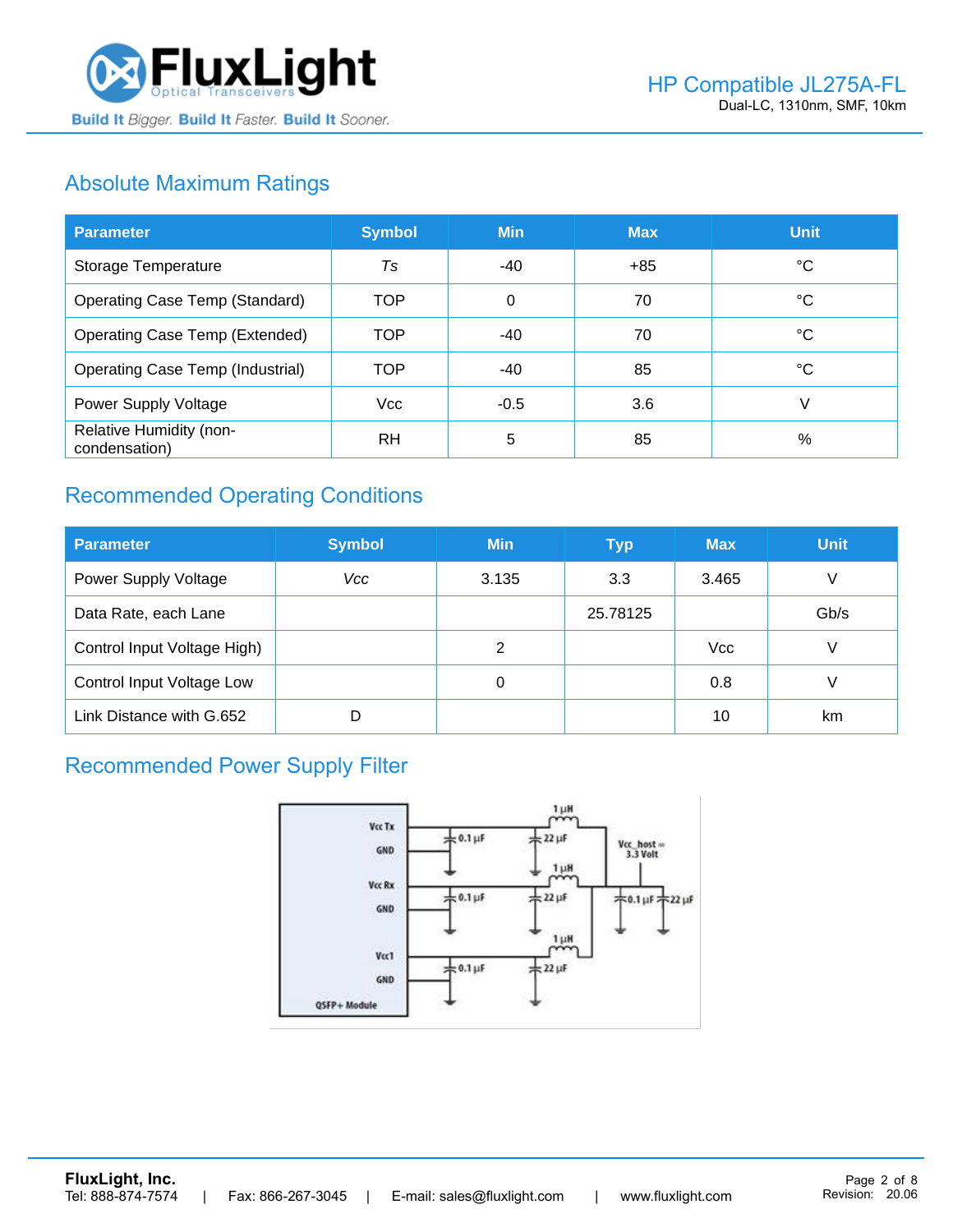

# Electrical Characteristics

| Parameter                | Symbol | Min | <b>Typ</b> | Max  | Unit |
|--------------------------|--------|-----|------------|------|------|
| <b>Power Consumption</b> |        | ۰   |            | 4.5  | W    |
| <b>Supply Current</b>    | ICC    |     |            | 1.21 |      |

# Electrical Characteristics-Transmitter (each lane)

| Parameter                           | Symbol | Min | $\mathsf{Typ}$ | Max  | Unit |
|-------------------------------------|--------|-----|----------------|------|------|
| Differential Input Voltage<br>Swing | Vin.pp | 150 |                | 1200 | mVpp |
| Differential Input<br>Impedance     | Zin    | 85  | 100            | 115  | Ω    |

## Electrical Characteristics-Receiver

| Parameter                               | Symbol  | Min | <b>Vp</b> | Max  | Unit |
|-----------------------------------------|---------|-----|-----------|------|------|
| Differential Output Voltage<br>Swing    | Vout.pp | 200 |           | 1100 | mVpp |
| <b>Differential Output</b><br>Impedance | Zout    | 85  | 100       | 115  | ohm  |

### Optical Characteristics

| Parameter       | Symbol         | Min     | <b>Typ</b> | <b>Max</b> | Unit |
|-----------------|----------------|---------|------------|------------|------|
| Lane Wavelength | LO             | 1294.53 | 1295.56    | 1296.59    |      |
|                 | L1             | 1299.02 | 1300.05    | 1301.09    |      |
|                 | L2             | 1303.54 | 1304.58    | 1305.63    | nm   |
|                 | L <sub>3</sub> | 1308.09 | 1309.1     | 1310.19    |      |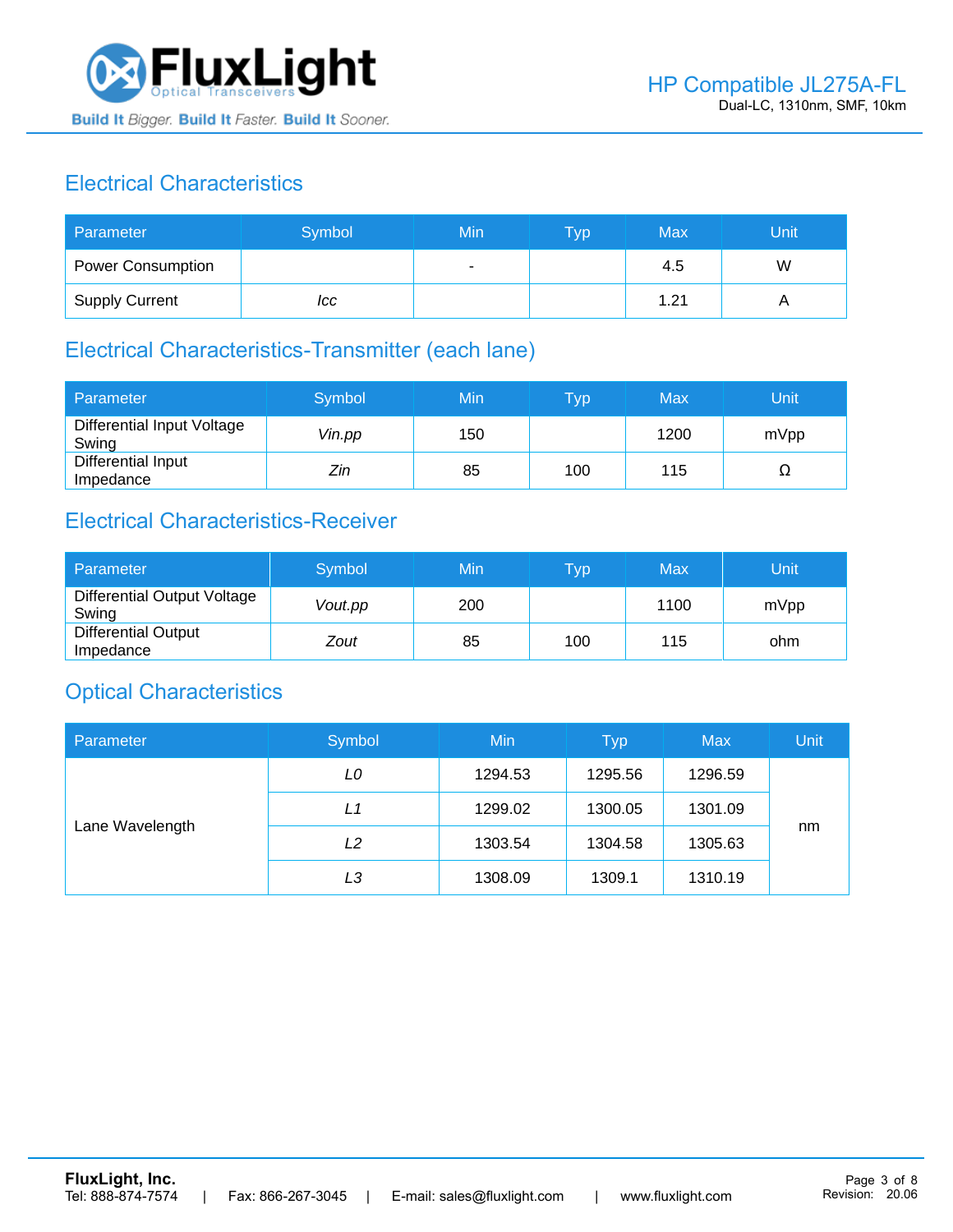### Optical Characteristics-Transmitter (100GBase-LR4 operation)

| Parameter                                          | Symbol      | <b>Min</b>                           | <b>Typ</b> | <b>Max</b> | <b>Unit</b> | <b>Notes</b> |
|----------------------------------------------------|-------------|--------------------------------------|------------|------------|-------------|--------------|
| Signaling Speed per Lane                           | BR.         |                                      | 25.78      |            | Gbps        |              |
| Side-mode Suppression Ratio                        | <b>SMSR</b> | 30                                   |            |            | dB          |              |
| <b>Total Average Launch Power</b>                  | PT          |                                      |            | 10.5       | dBm         |              |
| Average Launch Power (each<br>Lane)                | PAVG        | $-4.3$                               |            | 4.5        | dBm         |              |
| <b>Optical Modulation Amplitude</b><br>(each Lane) | <b>POMA</b> | $-1.3$                               |            | 4.5        | dBm         |              |
| <b>Extinction Ratio</b>                            | ER          | 4                                    |            |            | dВ          |              |
| <b>Optical Return Loss Tolerance</b>               | TOL         |                                      |            | 20         | dB          |              |
| Eye Mask {X1, X2, X3, Y1, Y2,<br>Y3                |             | IEEE 802.3 Clause 88<br>100GBase-LR4 |            |            |             |              |
| Average Launch Power OFF<br>(each Lane)            | Poff        |                                      |            | $-30$      | dBm         |              |

#### Optical Characteristics-Receiver (100GBase-LR4 operation)

| Parameter                                | Symbol      | <b>Min</b> | <b>Typ</b> | <b>Max</b> | Unit | <b>Notes</b> |
|------------------------------------------|-------------|------------|------------|------------|------|--------------|
| Signaling Speed per Lane                 | <b>BR</b>   |            | 25.78      |            | Gbps |              |
| <b>Total Average Receive Power</b>       |             |            |            | 10.5       | dBm  |              |
| Average Power at Receiver,<br>each Lane  |             | $-10.6$    |            | 4.5        | dBm  |              |
| Receive Power (OMA) (each<br>Lane)       |             |            |            | 4.5        | dBm  |              |
| Receiver Sensitivity (OMA),<br>each Lane | <b>SEN</b>  |            |            | $-8.6$     | dBm  |              |
| <b>LOS Assert</b>                        | <b>LOSA</b> |            | $-26$      |            | dBm  |              |
| <b>LOS Deassert</b>                      | LOSD        |            | $-11.6$    |            | dBm  |              |
| <b>LOS Hysteresis</b>                    | LOSH        | 0.5        |            |            | dΒ   |              |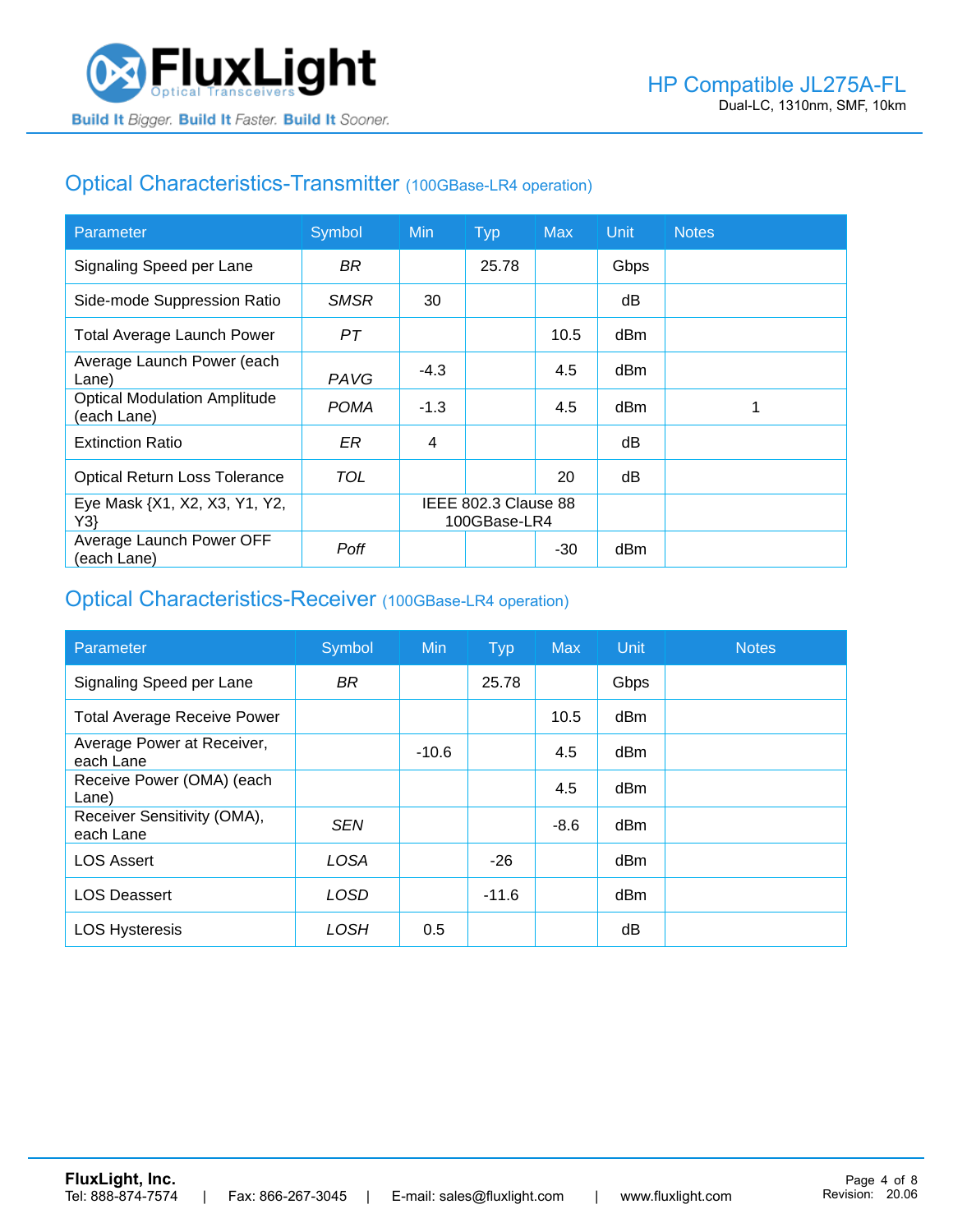

# Optical Characteristics-Transmitter (OTU-4 operation)

| <b>Parameter</b>                                    | <b>Symbol</b> | <b>Min</b>        | TyP   | <b>Max</b> | <b>Unit</b> | <b>Notes</b> |
|-----------------------------------------------------|---------------|-------------------|-------|------------|-------------|--------------|
| Signaling Speed per Lane                            | BR            |                   | 27.95 |            | Gbps        |              |
| Side-mode Suppression Ratio                         | <b>SMSR</b>   | 30                |       |            | dB          |              |
| <b>Total Average Launch Power</b>                   | PТ            |                   |       | 10.5       | dBm         |              |
| Average Launch Power (each Lane)                    | PAVG          | $-2.5$            |       | 2.9        | dBm         |              |
| Difference in Launch Power between<br>any two Lanes |               |                   |       |            |             |              |
| (OMA)                                               | Ptx, diff     |                   |       | 5          | dB          |              |
| <b>Extinction Ratio</b>                             | ER            | $\overline{7}$    |       |            | dB          |              |
| <b>Optical Return Loss Tolerance</b>                | <b>TOL</b>    |                   |       | 20         | dB          |              |
| <b>Transmitter Reflectance</b>                      | RT.           |                   |       | $-12$      | dB          |              |
| Eye Mask {X1, X2, X3, Y1, Y2, Y3}                   |               | G.959.1 Compliant |       |            |             | 2            |
| Average Launch Power OFF (each<br>Lane)             | Poff          |                   |       | $-30$      | dBm         |              |

Note: Transmitter optical characteristics are measured with a single mode fiber.

### Optical Characteristics-Receiver (OTU4 operation)

| <b>Parameter</b>                                     | <b>Symbol</b> | <b>Min</b> | <b>Typ</b> | <b>Max</b> | <b>Unit</b> | <b>Notes</b> |
|------------------------------------------------------|---------------|------------|------------|------------|-------------|--------------|
| Signaling Speed per Lane                             | BR            |            | 27.95      |            | Gbps        |              |
| Damage Threshold (each Lane)                         | THd           | 4.5        |            |            | dBm         | 3            |
| <b>Total Average Receive Power</b>                   |               |            |            | 10.5       | dBm         |              |
| Average Power at Receiver, each<br>Lane              |               | $-8.6$     |            | 2.9        | dBm         |              |
| Stressed Receiver Sensitivity, each<br>Lane          |               |            |            | $-8.6$     | dBm         | 4            |
| Difference in Receive Power between<br>any two Lanes | Prx, diff     |            |            | 5.5        | dB          |              |
| <b>LOS Assert</b>                                    | LOSA          |            | $-25$      |            | dBm         |              |
| <b>LOS Deassert</b>                                  | LOSD          |            | $-11.6$    |            | dBm         |              |
| <b>LOS Hysteresis</b>                                | <b>LOSH</b>   | 0.5        |            |            | dB          |              |
| <b>Optical Return Loss</b>                           | ORL           |            |            | $-26$      | dB          |              |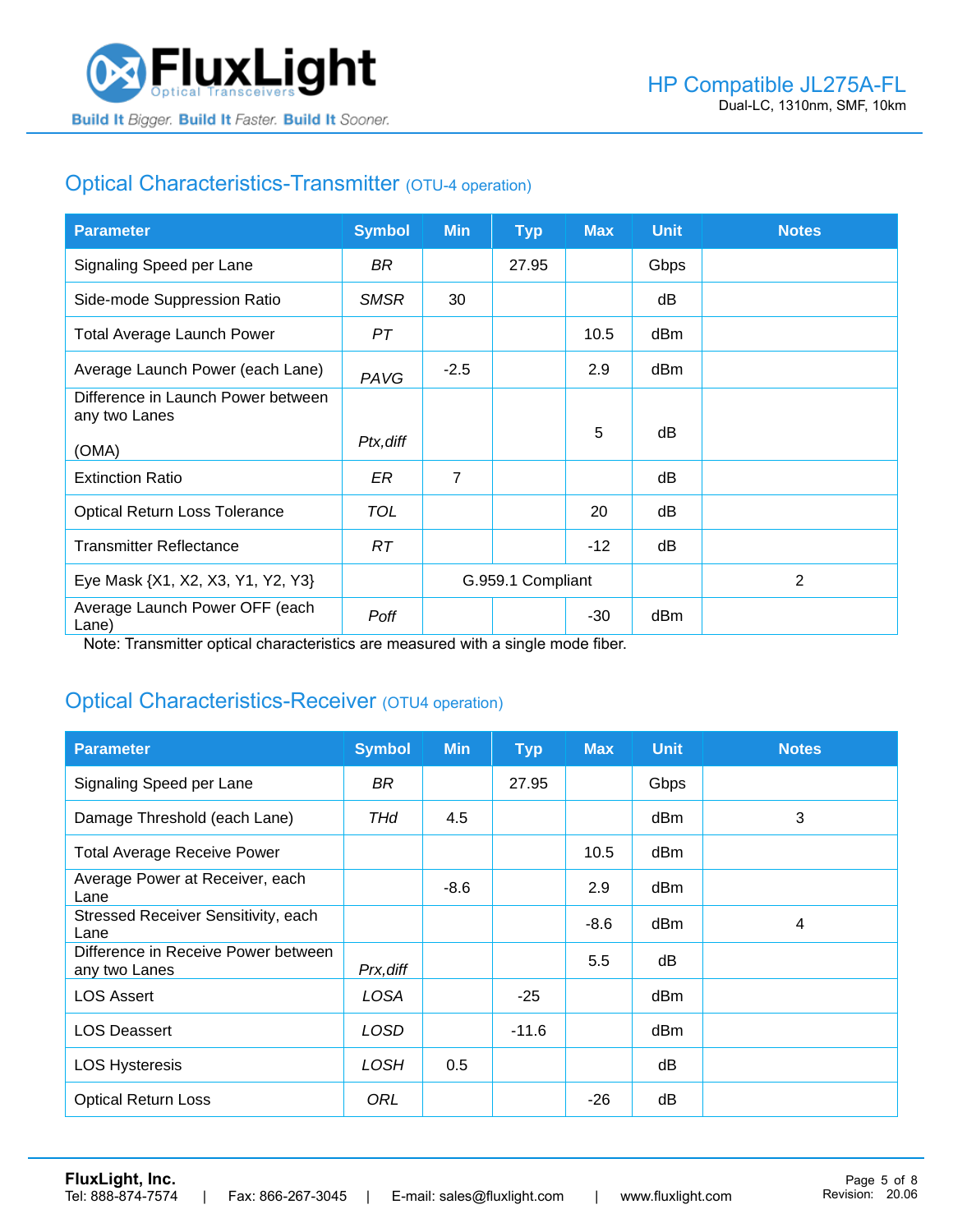

## Digital Diagnostic Functions

The following digital diagnostic characteristics are defined over the normal operating conditions unless otherwise specified.

| Parameter                                  | Symbol          | Min    | <b>Typ</b> | <b>Max</b> | Unit   | <b>Notes</b>                        |
|--------------------------------------------|-----------------|--------|------------|------------|--------|-------------------------------------|
| Temperature monitor absolute<br>error      | <b>DMITEMP</b>  | -3     |            | 3          | deg. C | Over operating<br>temperature range |
| Supply voltage monitor absolute<br>error   | <b>DMIVCC</b>   | $-0.1$ |            | 0.1        | V      | Over Full operating<br>range        |
| Channel RX power monitor<br>absolute error | <b>DMIRX CH</b> | $-2$   |            | 2          | dB     |                                     |
| Channel Bias current monitor               | DMIIbias CH     | $-10%$ |            | 10%        | mA     |                                     |
| Channel TX power monitor<br>absolute error | DMITX_CH        | $-2$   |            | 2          | dB     |                                     |

#### PIN Assignment and Function Definitions

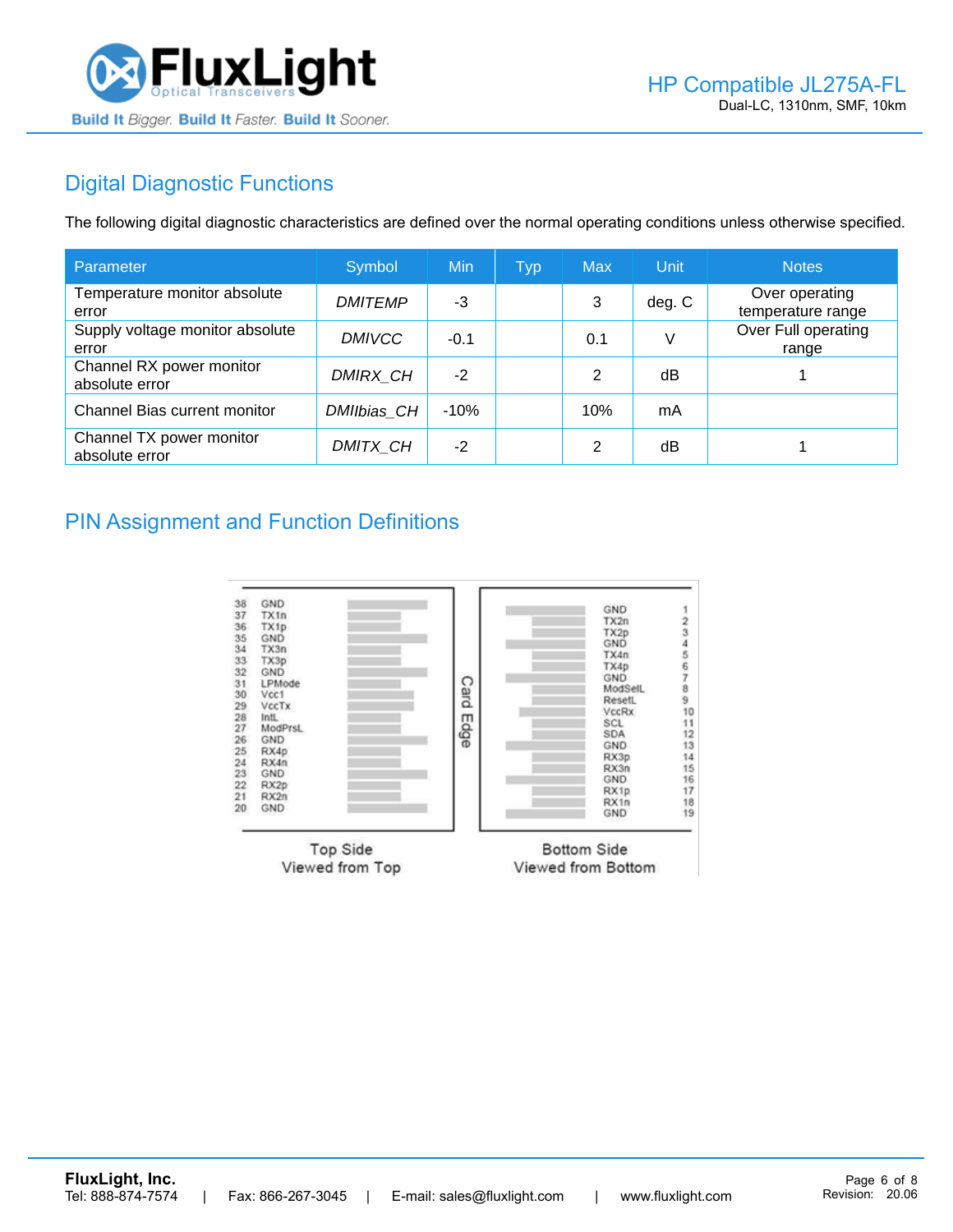

#### PIN Definition

| <b>PIN</b>     | <b>Signal Name</b>      | Description                                 |
|----------------|-------------------------|---------------------------------------------|
| $\mathbf{1}$   | <b>GND</b>              | Ground (1)                                  |
| 2              | Tx2n                    | CML-I Transmitter 2 Inverted Data Input     |
| 3              | Tx2p                    | CML-I Transmitter 2 Non-Inverted Data Input |
| 4              | <b>GND</b>              | Ground (1)                                  |
| 5              | Tx4n                    | CML-I Transmitter 4 Inverted Data Input     |
| 6              | Tx4p                    | CML-I Transmitter 4 Non-Inverted Data Input |
| $\overline{7}$ | <b>GND</b>              | Ground (1)                                  |
| 8              | ModSelL                 | <b>LVTLL-I Module Select</b>                |
| 9              | ResetL                  | <b>LVTLL-I Module Reset</b>                 |
| 10             | <b>VCCR<sub>x</sub></b> | +3.3V Power Supply Receiver (2)             |
| 11             | SCL                     | LVCMOS-I/O 2-Wire Serial Interface Clock    |
| 12             | <b>SDA</b>              | LVCMOS-I/O 2-Wire Serial Interface Data     |
| 13             | <b>GND</b>              | Ground (1)                                  |
| 14             | Rx3p                    | CML-O Receiver 3 Non-Inverted Data Output   |
| 15             | Rx3n                    | CML-O Receiver 3 Inverted Data Output       |
| 16             | <b>GND</b>              | Ground (1)                                  |
| 17             | Rx1p                    | CML-O Receiver 1 Non-Inverted Data Output   |
| 18             | Rx1n                    | CML-O Receiver 1 Inverted Data Output       |
| 19             | <b>GND</b>              | Ground (1)                                  |
| 20             | <b>GND</b>              | Ground (1)                                  |
| 21             | Rx2n                    | CML-O Receiver 2 Inverted Data Output       |
| 22             | Rx2p                    | CML-O Receiver 2 Non-Inverted Data Output   |
| 23             | <b>GND</b>              | Ground (1)                                  |
| 24             | Rx4n                    | CML-O Receiver 4 Inverted Data Output       |
| 25             | Rx4p                    | CML-O Receiver 4 Non-Inverted Data Output   |
| 26             | <b>GND</b>              | Ground (1)                                  |
| 27             | ModPrsL                 | Module Present                              |
| 28             | IntL                    | Interrupt                                   |
| 29             | <b>VCCTx</b>            | +3.3V Power Supply Transmitter (2)          |
| 30             | VCC1                    | +3.3V Power Supply                          |
| 31             | <b>LPMode</b>           | <b>LVTLL-I Low Power Mode</b>               |
| 32             | <b>GND</b>              | Ground (1)                                  |
| 33             | Tx3p                    | CML-I Transmitter 3 Non-Inverted Data Input |
| 34             | Tx3n                    | CML-I Transmitter 3 Inverted Data Input     |
| 35             | <b>GND</b>              | Ground (1)                                  |
| 36             | Tx1p                    | CML-I Transmitter 1 Non-Inverted Data Input |
| 37             | Tx1n                    | CML-I Transmitter 1 Inverted Data Input     |
| 38             | GND                     | Ground (1)                                  |

Notes:

1. All Ground (GND) are common within the QSFP+ module and all module voltages are referenced to this potential unless noted otherwise. Connect these directly to the host board signal common ground plane.

2. VccRx, Vcc1 and VccTx are the receiving and transmission power suppliers and shall be applied concurrently. The connector pins are each rated for a maximum current of 500mA.